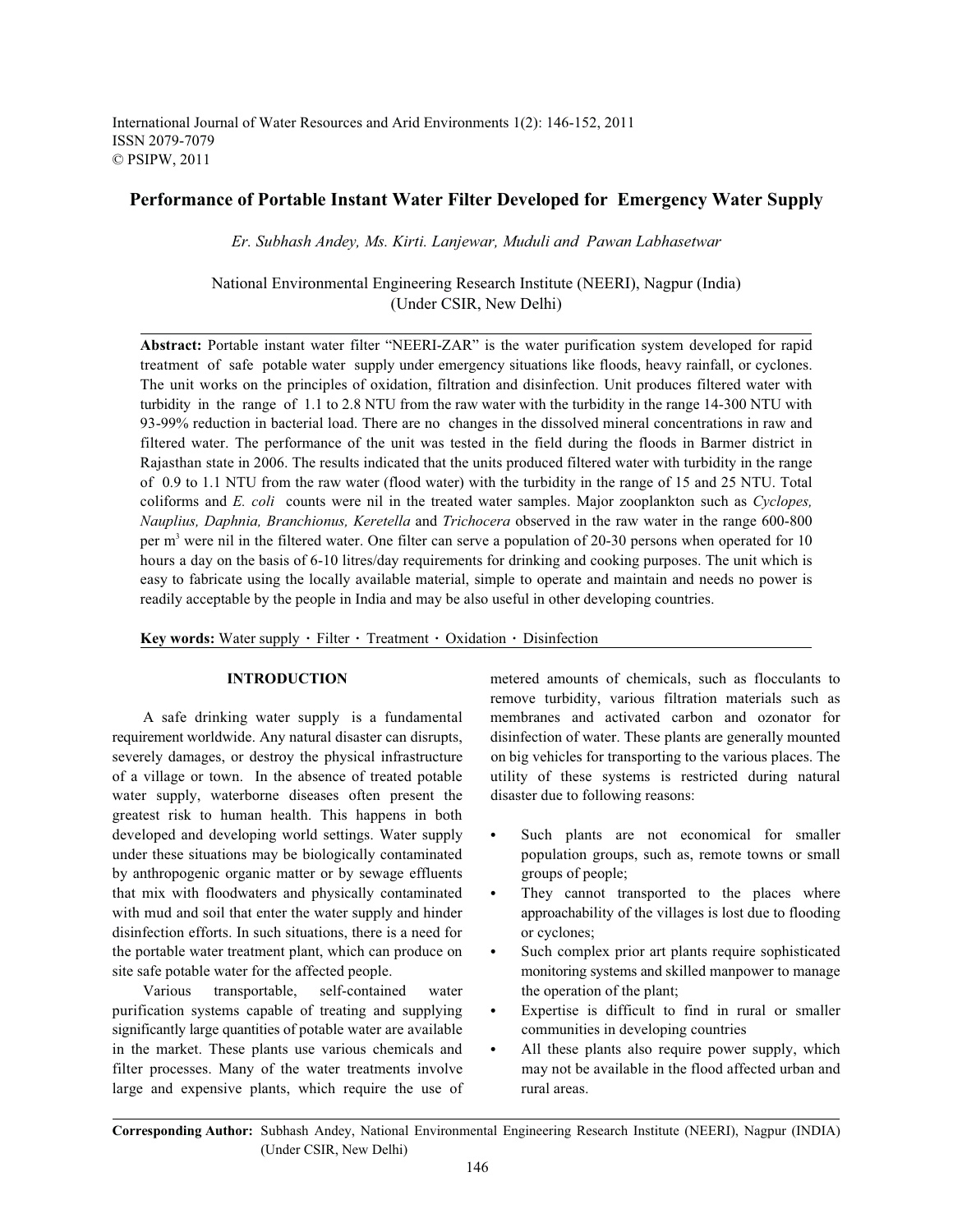

Fig. 1: Portable Instant Water Filter "NEERI-ZAR treated water.

disaster, what is needed is a simple scalable process and principle of oxidation of matter in the raw turbid water apparatus using the locally available material for the associated with turbidity, filtration through sand bed to treatment of raw water without use of even electric power remove turbidity and bring down the bacterial load and to render the same fit for human consumption. disinfection by chemical agent to disinfect the water.

view the above drawbacks, portable instant water filter  $\blacksquare$  Potassium permanganate (KMnO<sub>4</sub>) is used for this was developed which provides a technically simple, cost-<br>purpose as it reacts more rapidly than other oxidants and effective and reliable community water treatment system its distinctive pink colour in water is an advantage since for supplying drinking water, which meets the guidelines it indicates when overdosing is occurring in destructive of the World Health Organization (WHO) for turbidity and oxidation. KMnO4 is a very effective pre-oxidant for the microbiological quality. It is well suited for those oxidation of unspecific organic matters [1] removal of situations in which the operators and maintenance algae and their metabolites [2, 3] and reduction in tastes workers are not highly trained technicians, such as in rural and odors in waters [4]. or remote locations and during emergencies. The Sand filter provided in the unit is based on the developed water (NEERI-ZAR) filter uses totally new principle of slow sand filtration (SSF) technology. SSF is concept for rapid treatment of safe potable water supply one of the earliest forms of potable water treatment and under emergency situations like floods, heavy rainfall, or remains an important process for water purification cyclones when the villages are not approachable, have no throughout the world [5, 6]. High efficiency of water electric supply and do not have potable water to drink. treatment achieved by slow sand filters is due to slow

container is having the capacity of 20 liters. Platform of 80-85 cm height is prepared for keeping the plastic container. Plastic tap is attached to this top container at about 5 cm height from the bottom of the container for regulating the raw water flow. Second plastic container of 100 lit capacity is used as a sand filter. The L-shape plastic pipe of 10 mm inner diameter is fitted inside the filter. Holes of 4 mm diameter at the distance of 5 cm (center to center) are drilled in the pipe arm (40 cm) facing the bottom of the filter for collection of filtered water. Open end of this pipe arm is plugged. Other end of the pipe is connected to the plastic tap attached to the outer side of the filter at the height of 47 cm from the bottom of the filter. Two layers of gravels are added at the bottom of the filter upto the total height of 5 cm above this layer, sieved sand is placed up to a height of 38 cm. The sand is evened out and Nylobolt cloth is spread over the bed and 5 cm layer of sand was placed on it. The third container of 20 liter capacity is kept below the tap for collection of

To provide the safe water supply during the natural **Principle of Neeri-Zar:** The NEERI-ZAR is based on the **Neeri-Zar: Portable Instant Water Filter:** Keeping in oxidant for the removal of the unspecified organic matter. Contaminated flood water or lake/pond water needs pre-

The filter is named as NEERI-ZAR. NEERI stands for filtration rate  $(0.1-0.3 \text{ m h}^{-1})$  and fine effective size of the the name of the institute (National Environmental sand (0.1-0.3 mm) [7]. Particles are trapped and organic Engineering Research Institute) and NEER also stands for matter is biologically degraded while passing through the water in Hindi (local language). ZAR stands for zarana top layer of the filter [8, 9]. Mostly unwanted and harmful means stream. Thus NEERI-ZAR stands for water stream biological contaminants are removed by this layer [10, 11]. of NEERI. The unit is made of 3 plastic containers (Fig.1). Slow sand filter removes natural organic matter and Capacity of the 2 plastic containers is about 100 liters organic precursor materials as quantified by dissolved each (45-50 cm diameter and 65-70 cm height) and the third organic carbon [12]. The filter works with constant rate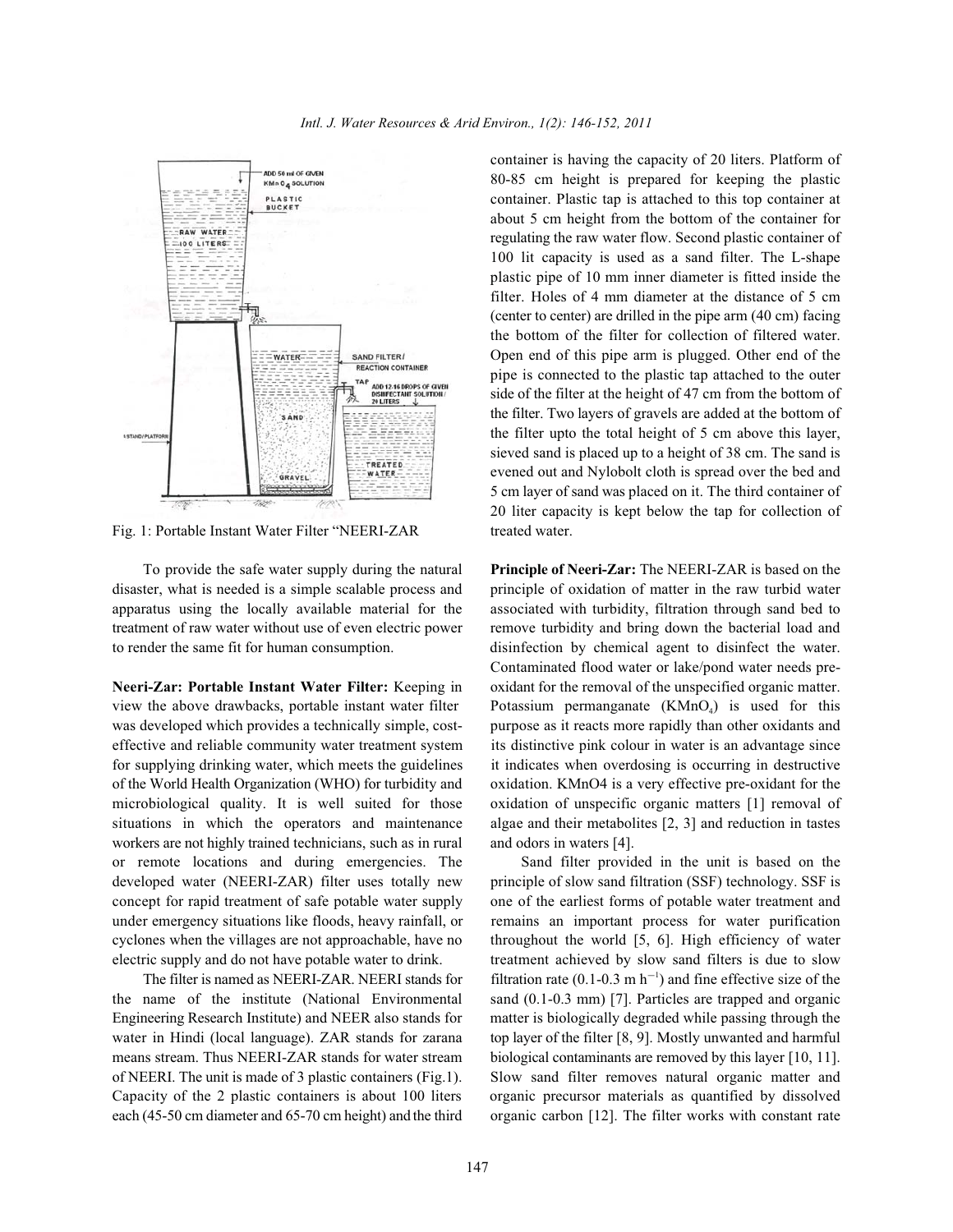and increasing water head. As the residue accumulates The Nylobolt cloth along with 5 cm of sand layer is due to turbidity removal, the sand bed imparts resistance lifted. The sand is washed separately in a tub or bucket. and the water head increases and the filtration rate are The Nylobolt cloth is cleaned and replaced on the sand maintained. bed. Washed sand is again placed over the Nylobolt

methods using disinfectants have been the most container needs cleaning periodically. One filter can serve widely used [13]. The most common disinfectant a population of 20-30 persons, when operated for 10 hours used today is chlorine [14]. Sodium hypochlorite is used a day, on the basis of 6-10 litres/day requirements for in NEERI-ZAR as a disinfectant. It not only disinfects the drinking and cooking purposes. filtered water from the system but its residual effect takes care of the possible contamination during storage and **Performance of Neeri-Zar** handling of the treated water due to unhygienic **Laboratory Testing:** The NEERI-ZAR was tested in the conditions. laboratory for the treatment of raw water spiked with

plastic container and required quantity of oxidizing black cotton soil in the tap water. The mixture was aerated chemical solution is added to the raw water. Raw water tap for an hour and allowed to settle for an hour. The is adjusted at a flow rate between 200 and 400 ml/minute supernatant water was used as raw water, which was and water is allowed to flow into the filter. The spiked with bacterial contamination by adding, settled filtered water is collected in third container. About 5-8 sewage. The raw water was filled in the top plastic drops (0.4 ml) of disinfectant (sodium hypochlorite) is container and 25 ml of 1% potassium permanganate added per 10 litres of filtered water collected in the solution was added in the raw water. The tap was container. Safe potable water is ready for use within half adjusted at flow rate of 300-500 ml/min. Samples of raw an hour. One cycle of filtration lasts for about 5 hours. water and filtered water were collected for turbidity and The filter cycles depend on the raw water turbidity. As the bacteriological quality (Total coliform and E. Coli.). filter starts clogging, the water head in the filter starts Composite samples of raw and filtered water were also increasing. When the water level reaches top of the filter collected for physicochemical quality and analyzed as per container, filter bed needs cleaning. Water from the the standard methods [15] Results are presented in filter container is removed by a mug up to sand layer. Table 1 through 3.

For the disinfection of drinking water, chemical cloth. The filter is ready to use. Raw water plastic

**Operation of Neeri-zar:** Raw water is filled in the top water was prepared in 600 liter HDPE tank by mixing the turbidity and bacterial contamination. Artificial turbid

Table 1: Performance of NEERI-ZAR - Turbidity Removal (Laboratory Testing)

| Run No. | Turbidity (NTU)              |                                              |             |  |
|---------|------------------------------|----------------------------------------------|-------------|--|
|         | Raw water flow rate (ml/min) | -------------------------------------<br>Raw | Filtrate    |  |
| Ι.      | 500                          | $300 - 320$                                  | $1.2 - 2.5$ |  |
| П       | 300                          | 190-210                                      | $1.8 - 2.1$ |  |
| Ш       | 300                          | 70-120                                       | $1.1 - 2.1$ |  |
| IV      | 300                          | 90-150                                       | $1.5 - 2.1$ |  |

Table 2: Performance of NEERI-ZAR - Bacteriological Quality (Laboratory Testing)

|              |                       | Bacterial Quality (CFU/100 ml) |                |           |                                |                |  |  |
|--------------|-----------------------|--------------------------------|----------------|-----------|--------------------------------|----------------|--|--|
|              | <b>Total Coliform</b> |                                |                | E. Coli   |                                |                |  |  |
| Run No       | Raw water             | After adding KMnO <sub>4</sub> | Filtered water | Raw water | After adding KMnO <sub>4</sub> | Filtered water |  |  |
|              | 78300                 | 39500                          | 790            | 720       | 360                            | 50             |  |  |
| $\mathbf{I}$ | 75200                 | 7500                           | 800            | 7900      | 100                            | 80             |  |  |
| $\mathbf{I}$ | 11200                 | 6450                           | 640            | 850       | 40                             | ND             |  |  |
| <b>IV</b>    | 6800                  | 220                            | 80             | 100       | 60                             | ND             |  |  |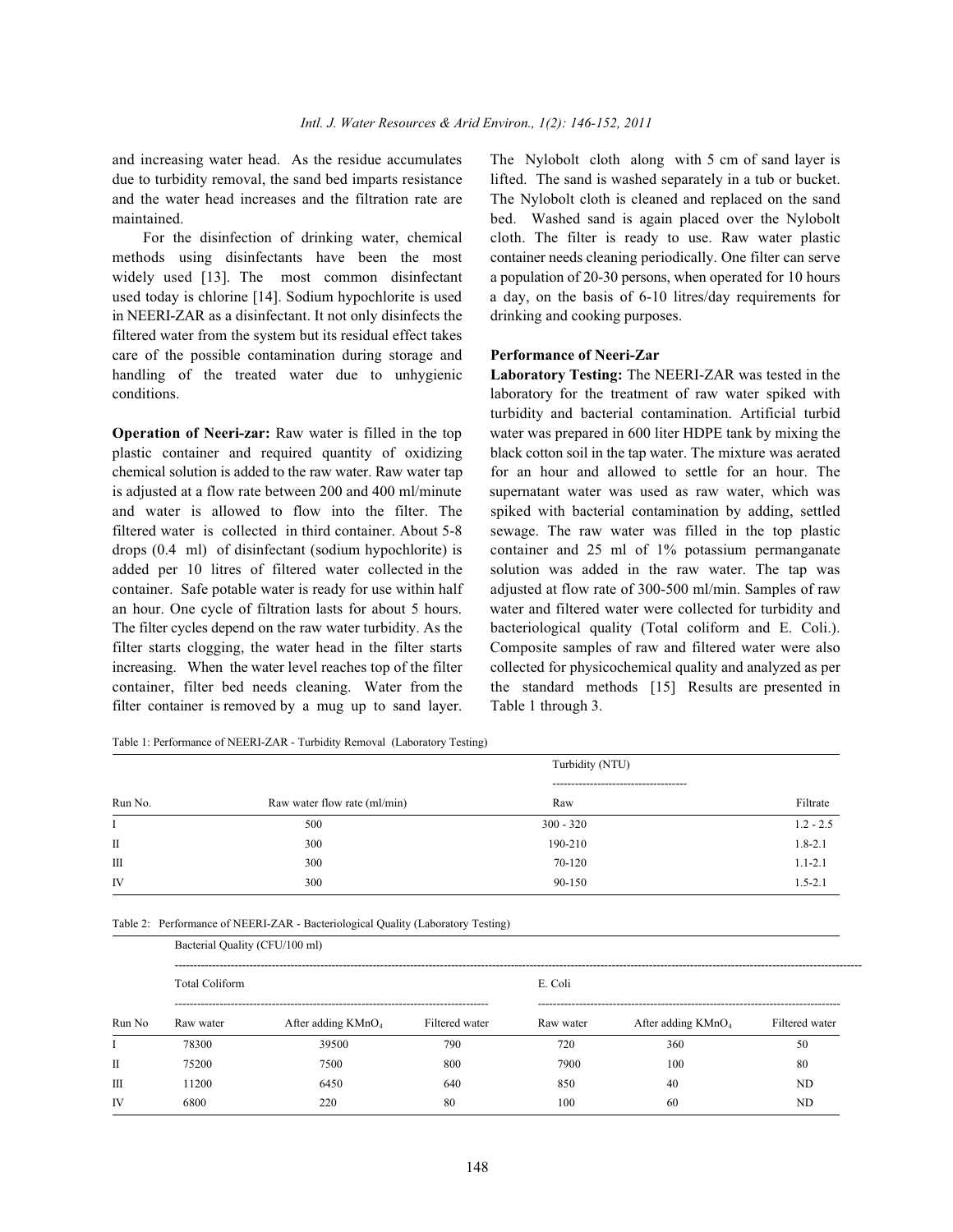Table 3 : Performance of NEERI-ZAR - Physico-chemical Quality (Laboratory Testing)

| Sl. No.        | Parameters                          | Raw water   | Treated water |
|----------------|-------------------------------------|-------------|---------------|
|                | Turbidity (NTU)                     | $155 - 300$ | $1.6 - 1.8$   |
| 2              | pH                                  | $7.7 - 7.8$ | $7.8 - 7.9$   |
| 3              | Conductivity ( $\mu$ S/cm)          | $246 - 250$ | $253 - 255$   |
| $\overline{4}$ | Total Dissolved Solids (mg/L)       | $148 - 150$ | 152 - 153     |
| 5              | Total Alkalinity (mg/L as $CaCO3$ ) | $104 - 106$ | $104 - 108$   |
| 6              | Total Hardness (mg/L as $CaCO3$ )   | $104 - 110$ | $104 - 108$   |
| 7              | Ca Hardness $(mg/L as CaCO3)$       | $38 - 40$   | $30 - 32$     |
| 8              | Mg Hardness (mg/L as $CaCO3$ )      | $66 - 70$   | 74 - 76       |
| 9              | Chloride (mg/L as Cl)               | $16 - 18$   | $14 - 15$     |
| 10             | Sulphate $(mg/L as SO4)$            | $6 - 8$     | $6 - 7$       |
| 11             | Nitrate (mg/L as $NO_3$ )           | $3 - 5$     | $4 - 5$       |



Fig. 2 : Location of Barmer District, Rajasthan

**Field Testing of the Unit:** The Barmer District in Rajasthan free of cost under its societal mission program in the flood State (Fig. 2), where people walk few kilometers to fetch affected remote areas of Barmer District in October 2006 in drinking water was ravaged by excessive rains in the last co-operation with Child Relief and You (CRY), India and week of August 2006. Over 750 mm of rains in a week Lok Kalyan Sanstha, the NGOs working in the area to converted many villages, in this otherwise sandy and convert the turbid and contaminated rainwater into water starved district, into natural lakes all over but with potable water. The performance of these units under field

not a drop of potable water. NEERI had installed 100 units conditions was evaluated. Samples of raw and treated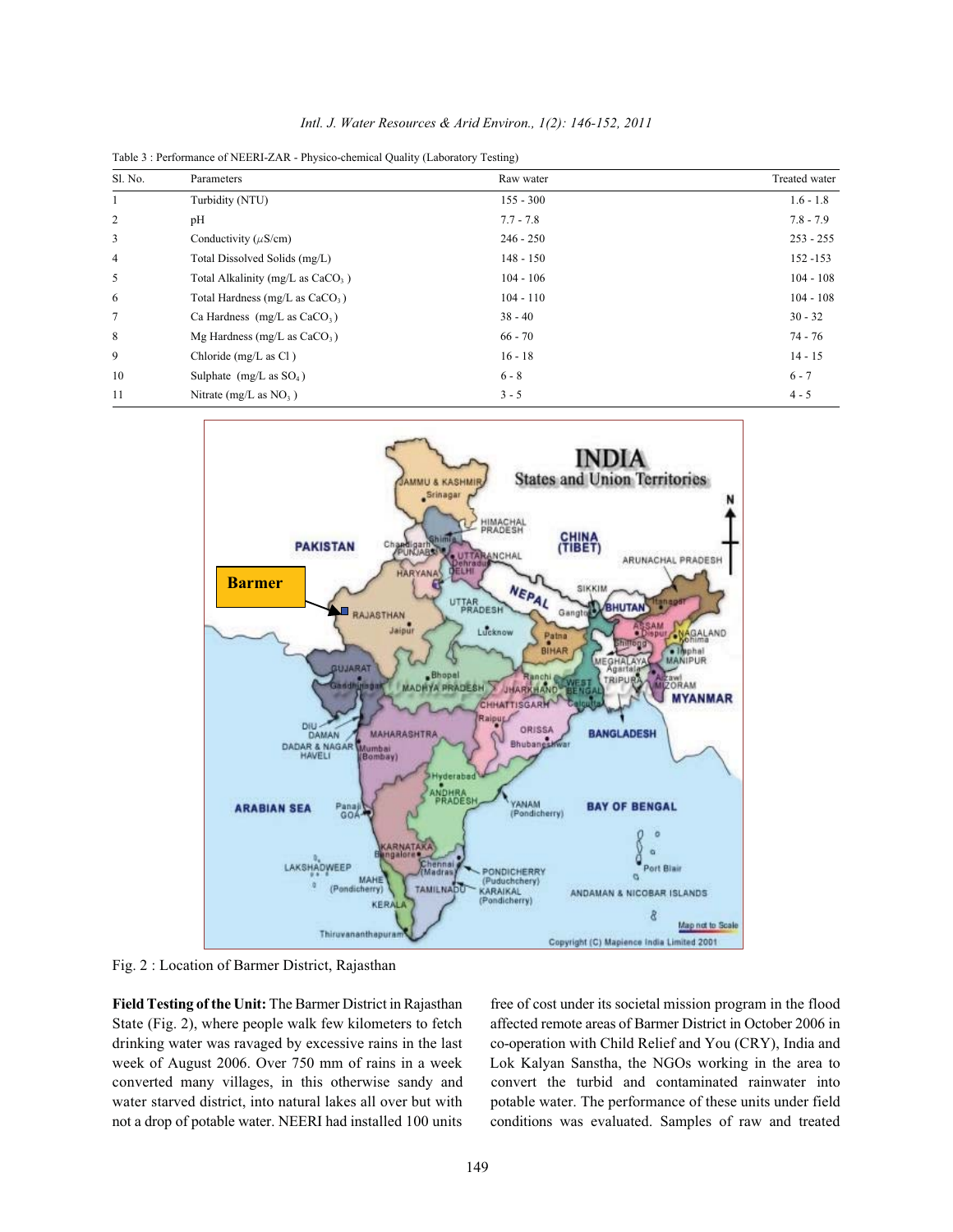| Sl. No.        | Parameters                          | Raw water    | Treated water |
|----------------|-------------------------------------|--------------|---------------|
| 1              | Turbidity (NTU)                     | $15 - 25$    | $0.9 - 1.1$   |
| 2              | pH                                  | $7.3 - 7.5$  | $7.6 - 7.7$   |
| 3              | Conductivity ( $\mu$ S/cm)          | $231 - 240$  | 228-236       |
| $\overline{4}$ | Total Dissolved Solids (mg/L)       | 139 -136     | 137-140       |
| 5              | Total Alkalinity (mg/L as $CaCO3$ ) | $56 - 60$    | $52 - 54$     |
| 6              | Total Hardness (mg/L as $CaCO3$ )   | $68 - 70$    | $64 - 68$     |
| 7              | Ca Hardness (mg/L as $CaCO3$ )      | $22 - 24$    | $21 - 23$     |
| 8              | Mg Hardness (mg/L as $CaCO3$ )      | $46 - 50$    | $43 - 47$     |
| 9              | Chloride (mg/L as Cl)               | $18 - 22$    | $20 - 22$     |
| 10             | Sulphate $(mg/L as SO4)$            | $23 - 25$    | 22 24         |
| 11             | Nitrate (mg/L as $NO3$ )            | $4-6$        | $4 - 6$       |
| 12             | Total Coliform (CFU/100 ml)         | 2900-10000   | ND            |
| 13             | E. Coli. $(CFU/100$ ml)             | $220 - 5400$ | ND            |

*Intl. J. Water Resources & Arid Environ., 1(2): 146-152, 2011*

Table 4: Performance of NEERI-ZAR - Physico-chemical and Bacteriological Quality (Field Testing)

Table 5: Performance of NEERI-ZAR - Biological Quality (Field Testing)

|                | Zooplankton     |             | Count per $m3$ |                |  |  |
|----------------|-----------------|-------------|----------------|----------------|--|--|
|                |                 |             |                |                |  |  |
| Sl. No.        | Species         | Class       | Raw water      | Filtered water |  |  |
|                | Cyclops sp.     | Crustacea   | $460 - 550$    | <b>ND</b>      |  |  |
| 2              | Nauplius        | Crustacea   | $25 - 120$     | ND             |  |  |
| 3              | Daphnia sp.     | Crustacea   | $40 - 500$     | ND             |  |  |
| $\overline{4}$ | Branchionus sp. | Monogononta | $44 - 60$      | ND             |  |  |
| 5              | Keratella sp.   | Monogononta | $20 - 40$      | ND             |  |  |
| 6              | Trichocera sp.  | Monogononta | $25 - 50$      | ND             |  |  |

ND - Not Detected

various villages and tested for physicochemical, *E. coli* counts which were in the range 2900-10000 biological and bacterial parameters. The results are CFU/100ml and 220 - 5400 CFU/100ml respectively in flood presented in Tables 4 and 5. water, were nil in the treated water samples. Major

produces filtered water with turbidity in the range of 1.1 to under order ploimida (class: monogononta). The total 2.8 NTU from the raw water with the turbidity in the range count is in the range  $600-800$  per m<sup>3</sup>. Filtered water does of 65 - 300 NTU. Total coliform and *E. coli* counts in the not show the presence of zooplankton. No change in raw water were in the range of 6800 -78300 CFU/100ml and other dissolved mineral concentrations is observed in raw 100-7900 CFU/100 ml respectively. The respective counts and filtered waters. in the filtered water were 80-800 CFU/100ml and ND-80 CFU/100ml indicating 93-99.% reduction in bacterial **Social Impacts of the Neeri-zar:** Barmer District in load. After disinfection by NaOCl/ Bleaching power Rajasthan State, where people walk few kilometers to fetch solution, total coliforms and *E. coli* count was nil in the drinking water was ravaged by excessive rains in the last treated water samples. There was no significant change in week of August 2006. Over 750 mm of rains in a week dissolved minerals in raw and filtered water. converted many villages, in this otherwise sandy and

produced filtered water with turbidity in the range 0.9 to not a drop of potable water due contaminated water

water were collected from the NEERI-ZAR installed in turbidity in the range 15 and 25 NTU. Total coliforms and **RESULTS AND DISCUSSION** and *Nauplius* under order copepod (class: crustacea), The laboratory testing results indicated that the unit *Branchionus, Keretella* and *Trichocera,* which come zooplankton observed in the raw water were *Cyclopes Daphnia* in order cladocera (class: crustacea) and

The field testing results indicate that the units water starved district, into natural lakes all over but with 1.1 NTU from the raw water (flood water) with the sources and lost in approachability to the villages.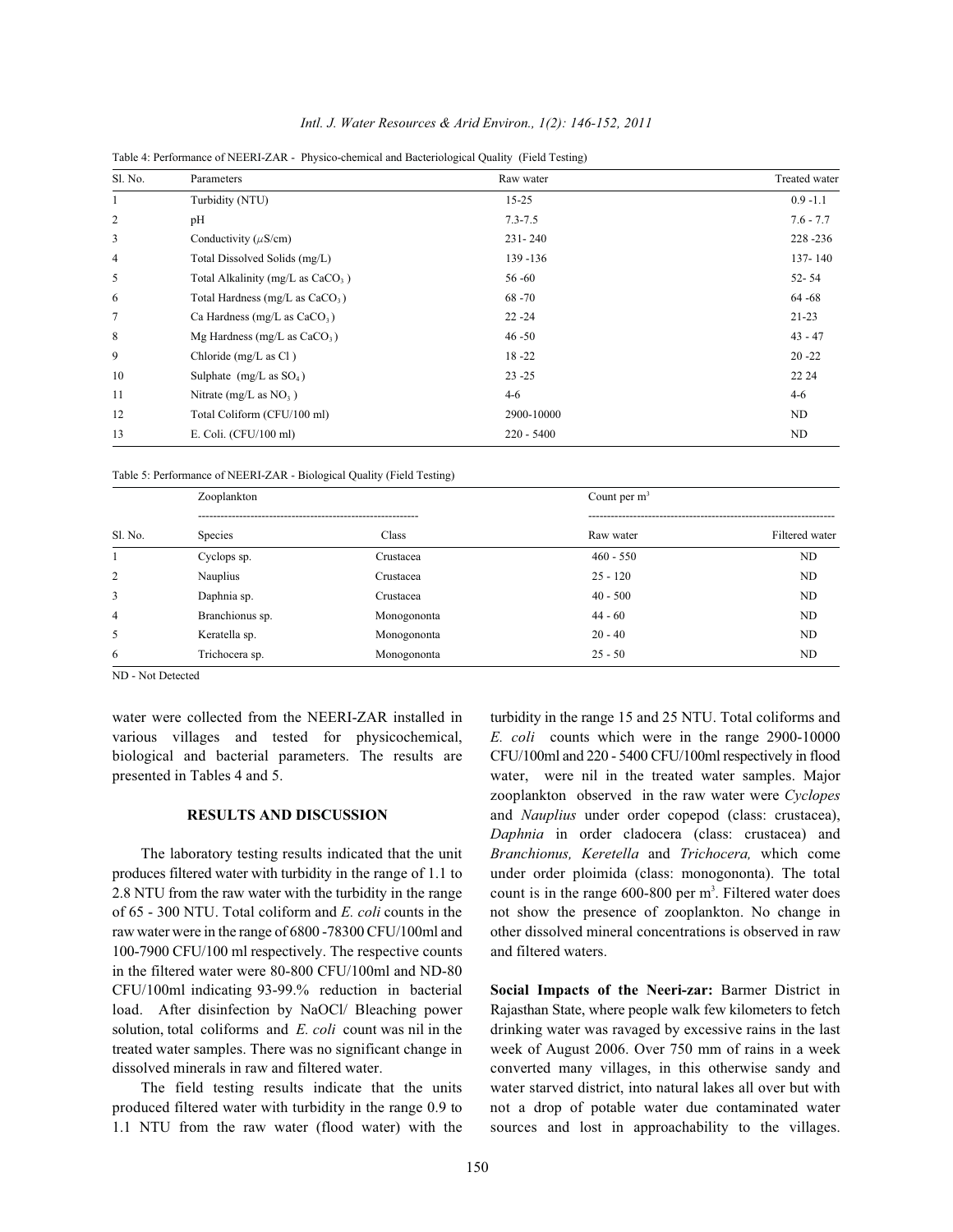areas at a critical time. People were surprised to see the considerable reduction in epidemic, morbidity and crystal clear potable water produced by NEERI-ZAR from mortality rate due to water borne diseases thereby nearby available contaminated flood water at their improvement in quality of life. NEERI-ZAR can also be door step. Villagers who were habituated to drink salty used to provide water supply to isolated small villages or water with total dissolved solids (TDS) more than 2000 temporary camps where safe water supply sources are not mg/l. liked the taste of 'Sweet' water produced from flood available in vicinity. water with TDS less than 150 mg/l. Simple operation of the unit by villagers themselves without use of any power **ACKNOWLEDGEMENT** supply created the highly positive impacts on the people. They were very happy with the quality of water produced Authors are thankful to Director NEERI for his by NEERI-ZAR units. They expressed their gratitude for encouragement. Cooperation by M/s LTEK Systems, timely help provided by NEERI team for the supply of Nagpur and Lok Kalyan Sansthan, Barmer is gratefully potable water at the time when all their water sources were acknowledged. either destroyed or contaminated due to flood; even tanker water supply was not available due to non **REFERENCES** approachability of the villages. Even after the restoration of tanker water supply to some villages, people from these 1. Ma, J., 1990. Effectivenes and mechanism of

In West Bengal state every village has 2-3 ponds for PR China, growing of the fish. About 300 NEERI-ZAR units were 2. Carbonell Padrino, Mo. V. and E. Martínez Ramíre, installed in 2009 at villages in Sundarban district to treat 1996. El permanganate potásico como algicida. the pond water for drinking purpose. People in these Ouímica Industria, Setiem., 549-552. villages were very happy with the quality of treated water. 3. Welch, Wa., 1963. Potassium permanganate in water People from the nearby villages were protesting for not treatment. J. AWWA, 55: 735-741. providing them the NEERI-ZAR units. For development of 4. Cherry, A.K., 1962. Reduction for tastes and odours-NEERI-ZAR, NEERI team got the Nina Saxena Excellence KMnO<sub>4</sub> and activated carbon. Water Works Eng., pp: in Technology Award 2008, a first of its kind India - Wide 182-185. technical innovation award instituted by Indian Institute 5. Campos, L.C. M.F.J. Su, N.J.D. Graham and of Technology (IIT) for innovativeness, applicability, S.R. Smith, 2002. Biomass development in slow sand benefit to the nation and most importantly the potential of filters. Water Res., 36(18): 4543-4551. the application for social development with specific 6. Logsdon, G.S., R. Kohne, A. Solomn and reference to backward areas in India. S. LaBonde, 2002. Slow sand filtration for small water

The Laboratory and Field Performance of Neeri-zar 8. Collins, M.R., T. Taylor eighmy J.M. Fenstermacher indicates that the unit can provide onsite treatment to and S.K. Spanos, 1992. Removing natural organic wide range of contamination in water sources and flood matter by conventional slow sand filteration. water with respect to organic matter, suspended solids JAWWA, 84: 80-90. and bacterial load to produce the potable water within few 9. Wotton, R.S., 2002. Water purification using sand. J. hours using the locally available material and without Hydrobiologia, 469(1-3): 193-201. using electric power supply. It may reduce the expenditure 10. Weber-shirk, M.L. and K.L. Chan, 2007. The role of on providing safe drinking water during emergency aluminium in slow sand filtration. Water Res., situation for which costly water treatment systems are 41: 1350-1354. utilized and sometimes military helicopter services are 11. Rooklidge, S.J., E.R. Burns and J.P. Bolte, 2005. used when the villages are not approachable by surface Modelling antimicrobial contaminants removal in transport. Due to availability of safe water supply within slow sand filtration. Water Res.*,* 39: 331-339.

NEERI-ZAR units were installed in this flood affected time during emergency situations, there can be

- villages treated the tanker water using NEERI-ZAR. This potassium permanganate oxidation for the removal of indicates the faith and satisfaction for this technology for micropollutants from polluted water, Doctoral potable water supply under emergency situation. Dissertation, Harbin Univ. of Archit. and Eng.,
	-
	-
	-
	-
	- systems. J. Environ. Eng. Sci., pp: 339-348.
	- **CONCLUSION** 7. Huisman, L. and W.E. Wood, 1974. Slow sand filtration. Geneva:World Health Organization, 20-46.
		-
		-
		-
		-